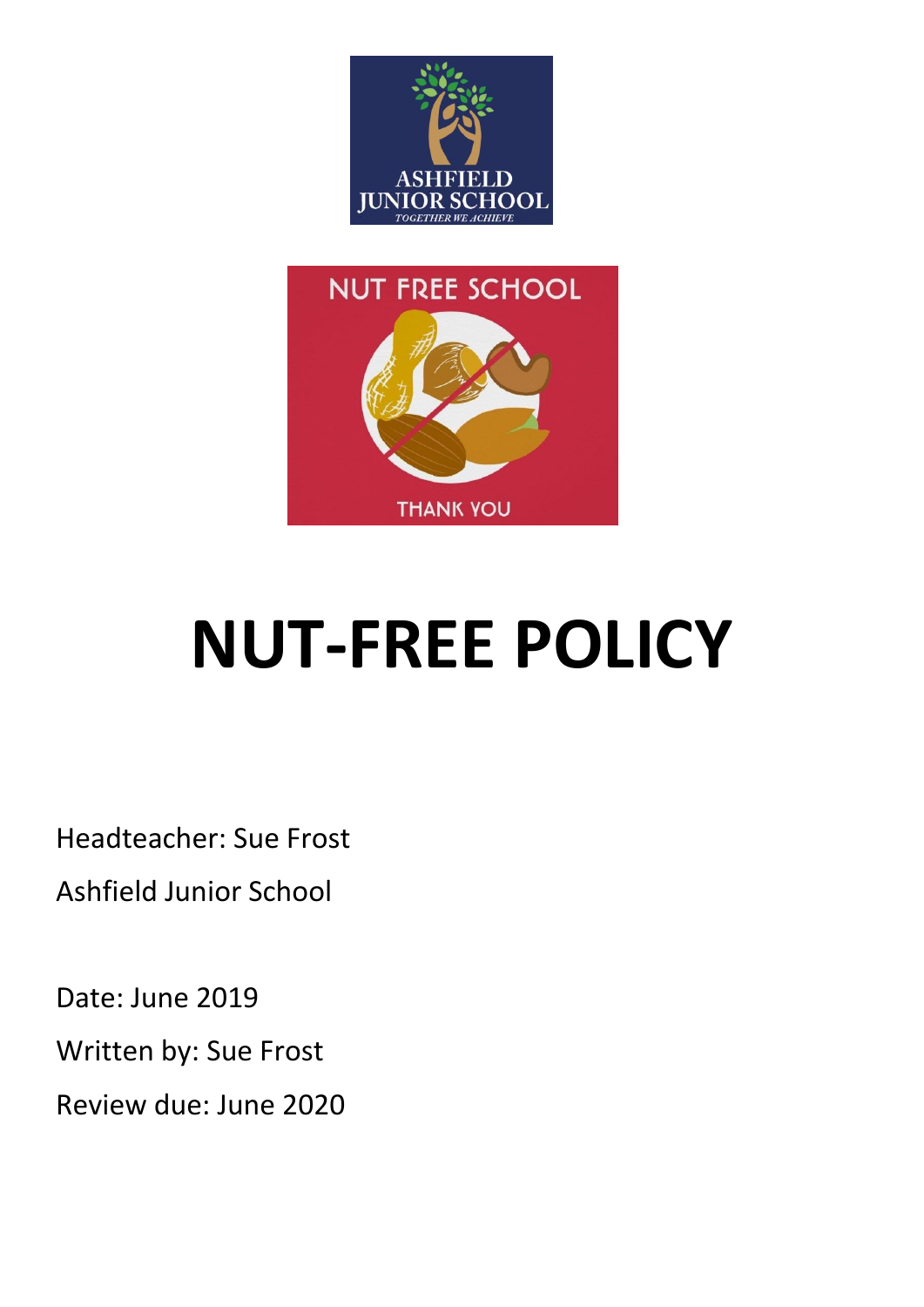## **Nut-Free Policy**

Although we recognise that this cannot be guaranteed, Ashfield Junior School aims to be a Nut-Free school. This policy serves to set out all the measures to reduce the risk to those children and adults who may suffer an anaphylactic reaction if exposed to nuts to which they are sensitive. The school aims to protect children who have allergies to nuts yet also help them, as they grow up, to take responsibility as to what foods they can eat and to be aware of where they may be put at risk. We do not allow nuts or nut products in school lunch boxes.

Our 'Nut-Free Policy' means that the following items should not be brought into school:

- Packs of nuts
- Peanut butter
- Fruit and cereal bars that contain nuts
- Chocolate bars or sweets that contain nuts
- Sesame seed rolls (children allergic to nuts may also have a severe reaction to sesame)
- Cakes made with nuts

We have a policy to nut use nuts in any of our food prepared on site at our school. Our suppliers provide us with nut-free products. However, we cannot guarantee freedom from nut traces. We cannot give out sweets brought in from home that are not packaged and clearly labelled.

### **Definition**

Anaphylaxis (also known as anaphylactic shock) is an allergic reaction that can be severe and potentially fatal.

Anaphylaxis is your body's immune system reacting badly to a substance (an allergen), such as food, which it wrongly perceives as a threat. The whole body can be affected, usually within minutes of contact with an allergen, although sometimes the reaction can happen hours later.

# **Staff**

Staff and volunteers must ensure they do not bring in or consume nut products in school and ensure they follow good hand washing practice.

 Caution must be taken at certain times of year such as Easter and Christmas. If staff distribute confectionary, care must be taken to ensure that no nuts are included in the product. Fruit sweets such as Haribo are a better alternative. Particular products that are a cause for concern are : Celebrations, Roses, Heroes and Quality Street.

All product packaging must be checked for warnings directed at nut allergy sufferers and if the following or similar are displayed, the product must not be used in school. Packaging must be checked for:

- o Not suitable for nut allergy sufferers;
- o This product contains nuts;
- o This product may contain traces of nuts;
- o Indicating this is unsuitable for school consumption.

All class based staff have Epi Pen training annually.